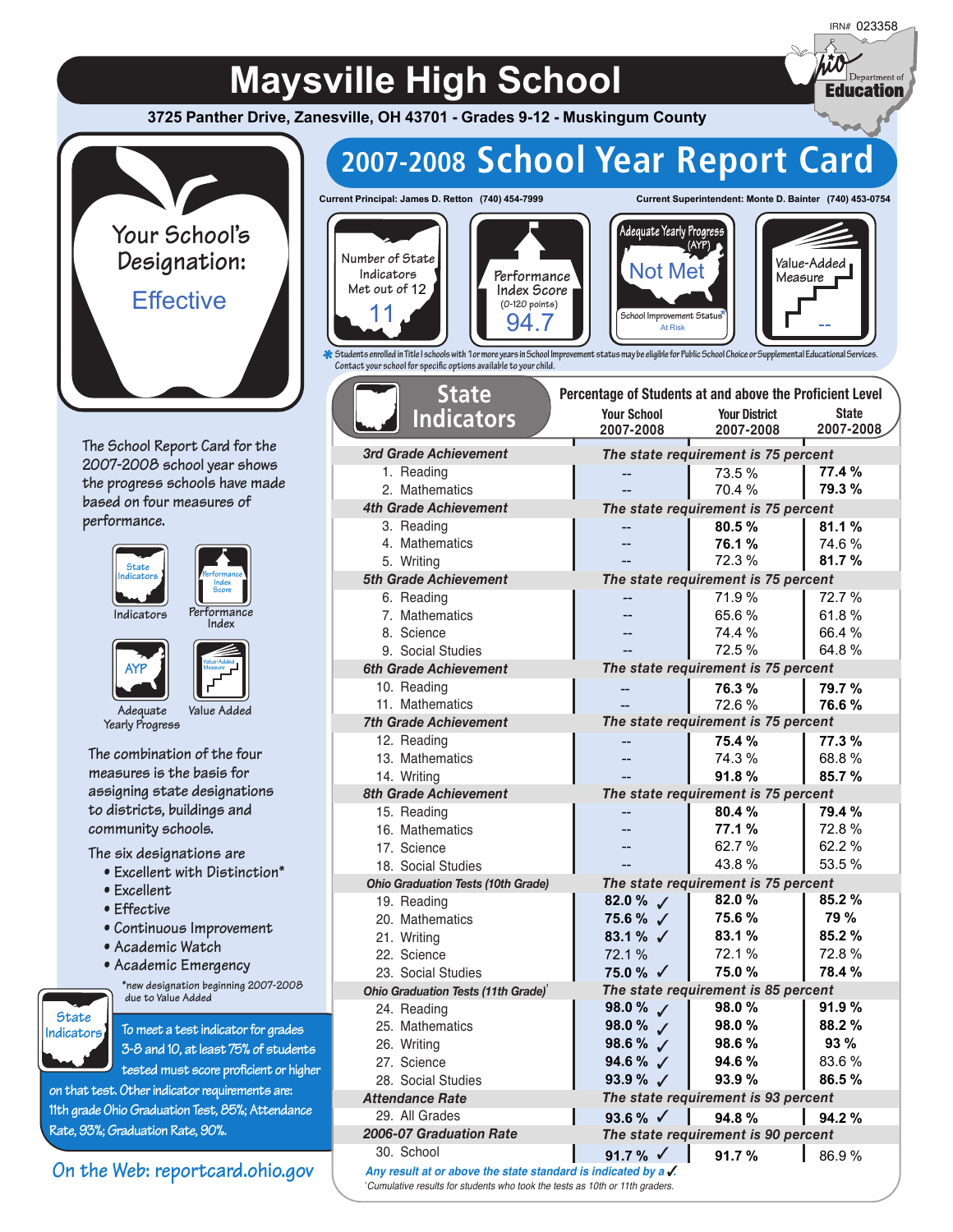#### I All students in the school for a full academic year are included in the results. Your School's Assessment Results Over Time *State Sta n dard - 75 %***100% 75% 50% 25% 0%** 05-06 06-07 07-08 05-06 06-07 07-08 05-06 06-07 07-08 05-06 06-07 07-08 05-06 06-07 07-08 **Ohio Graduation Tests (10th Grade) Reading Mathematics Writing Science Social Studies** ----------------------------------------------------------  $85.3 | 92.3 | 82.0 | 78.8 | 92.9 | 75.6 | 96.2 | 98.1 | 83.1 | 73.7 | 78.7 | 72.1 | 76.9 | 85.1 | 75.0$ *State Sta n dard - 85 %***100% 85% 50% 25% 0% Ohio Graduation Tests (11th Grade)***<sup>1</sup>* 05-06 06-07 07-08 05-06 06-07 07-08 05-06 06-07 07-08 05-06 06-07 07-08 05-06 06-07 07-08 ┨┼╾**╌┼╾╌┼╾╌┼╴╌╤╼╶╕╾┰╡╾┰┥╴╌╤╼╼╬╌╶┼╌╶┼╸╌<u>╌╌</u>┲┱┱┞╼╌┼╴╌**╌╌┲═┱╫╼┰╂╌╌  $92.1 \, | 96.6 \, | 98.0 | 87.8 \, | 87.2 \, | 98.0 | 87.8 \, | 98.7 \, | 98.6 | 77.7 \, | 85.9 \, | 94.6 | 79.9 \, | 88.6 \, | 93.9$

**Reading Mathematics Writing Science Social Studies**

**State Indicators**

**The State**

**Indicators are based on state assessments, as well as on attendance and graduation rates. To earn an indicator for an Achievement or Graduation Test, at least 75% of students must reach proficient or above for the given assessment. For the 11th grade OGT indicator, a cumulative 85% passage rate for each assessment is required.**

**2** Cumulative results for students who took the tests as 10th or 11th graders.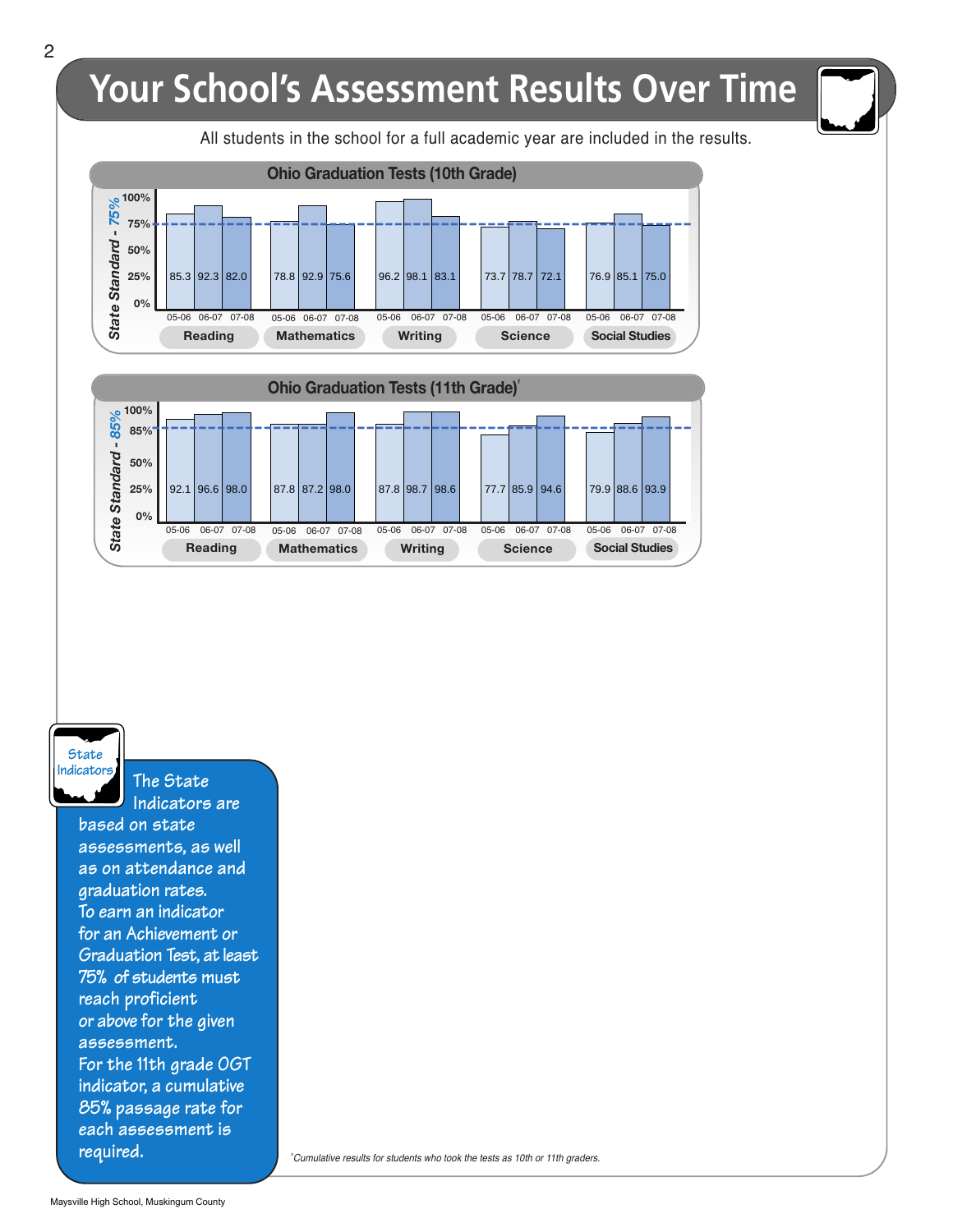### **Performance Index Score**

### **Performance Index Score Calculations for the 2007-2008 School Year**

| <b>Performance Level Across Grades</b><br>3-8 and 10 for all Tested Subjects<br>(Includes every student enrolled in<br>the district for a full academic year) | Percentage | X      | Weight | Ξ   | <b>Points</b> |
|---------------------------------------------------------------------------------------------------------------------------------------------------------------|------------|--------|--------|-----|---------------|
| Untested                                                                                                                                                      | $\Omega$   | X      | 0.0    |     | 0.0           |
| Limited                                                                                                                                                       | 7.4        | $\chi$ | 0.3    | $=$ | 2.2           |
| <b>Basic</b>                                                                                                                                                  | 15         | X      | 0.6    | $=$ | 9             |
| Proficient                                                                                                                                                    | 34.9       | X      | 1.0    | $=$ | 34.9          |
| Accelerated                                                                                                                                                   | 26.5       | X      | 1.1    | $=$ | 29.2          |
| Advanced                                                                                                                                                      | 16.2       | X      | 1.2    | $=$ | 19.4          |

**Your School's Performance Index Score 94.7**



**The Performance Index Score reflects the achievement of**

**every student enrolled for the full academic year. The Performance Index Score is a weighted average of all tested subjects and grades. The greatest weight is given to advanced scores (1.2), and the weights decrease for each performance level. This results in a scale from 0 to 120 points. The Performance Index Score can be compared across years to show achievement trends.**

## **Performance Index Score Over Time**

| 2007-2008 | 2006-2007 | 2005-2006 |
|-----------|-----------|-----------|
| 94.7      | 101.6     | 97.3      |

|                                                                                                                                                                                                                          |                                                                                            | <b>Value-Added Measure</b> |         |         |         |  |                                        |  |
|--------------------------------------------------------------------------------------------------------------------------------------------------------------------------------------------------------------------------|--------------------------------------------------------------------------------------------|----------------------------|---------|---------|---------|--|----------------------------------------|--|
| <b>Overall Composite</b>                                                                                                                                                                                                 | Scores reflect grade level and overall composite<br>ratings for the 2007-2008 school year. |                            |         |         |         |  |                                        |  |
|                                                                                                                                                                                                                          | Grade 4                                                                                    | Grade 5                    | Grade 6 | Grade 7 | Grade 8 |  |                                        |  |
| <b>Reading</b>                                                                                                                                                                                                           |                                                                                            |                            |         |         |         |  |                                        |  |
| <b>Mathematics</b>                                                                                                                                                                                                       |                                                                                            |                            |         |         |         |  |                                        |  |
| Your school's value-added rating represents the progress your                                                                                                                                                            |                                                                                            |                            |         |         |         |  | Legend                                 |  |
| school has made with its students since last school year.<br>In contrast, achievement scores represent students' performance                                                                                             |                                                                                            |                            |         |         |         |  | Above<br><b>Expected Growth</b>        |  |
| at a point in time. A score of "Above" indicates greater than one<br>year of progress has been achieved; "Met" indicates one year of progress<br>has been achieved; "Below" indicates less than one year of progress has |                                                                                            |                            |         |         |         |  | Met<br><b>Expected Growth</b>          |  |
| been achieved.<br>*Value-Added results are computed only for buildings that include sufficient testing data for students in any grade from 4 through 8.                                                                  |                                                                                            |                            |         |         |         |  | <b>Below</b><br><b>Expected Growth</b> |  |

**On the Web: reportcard.ohio.gov**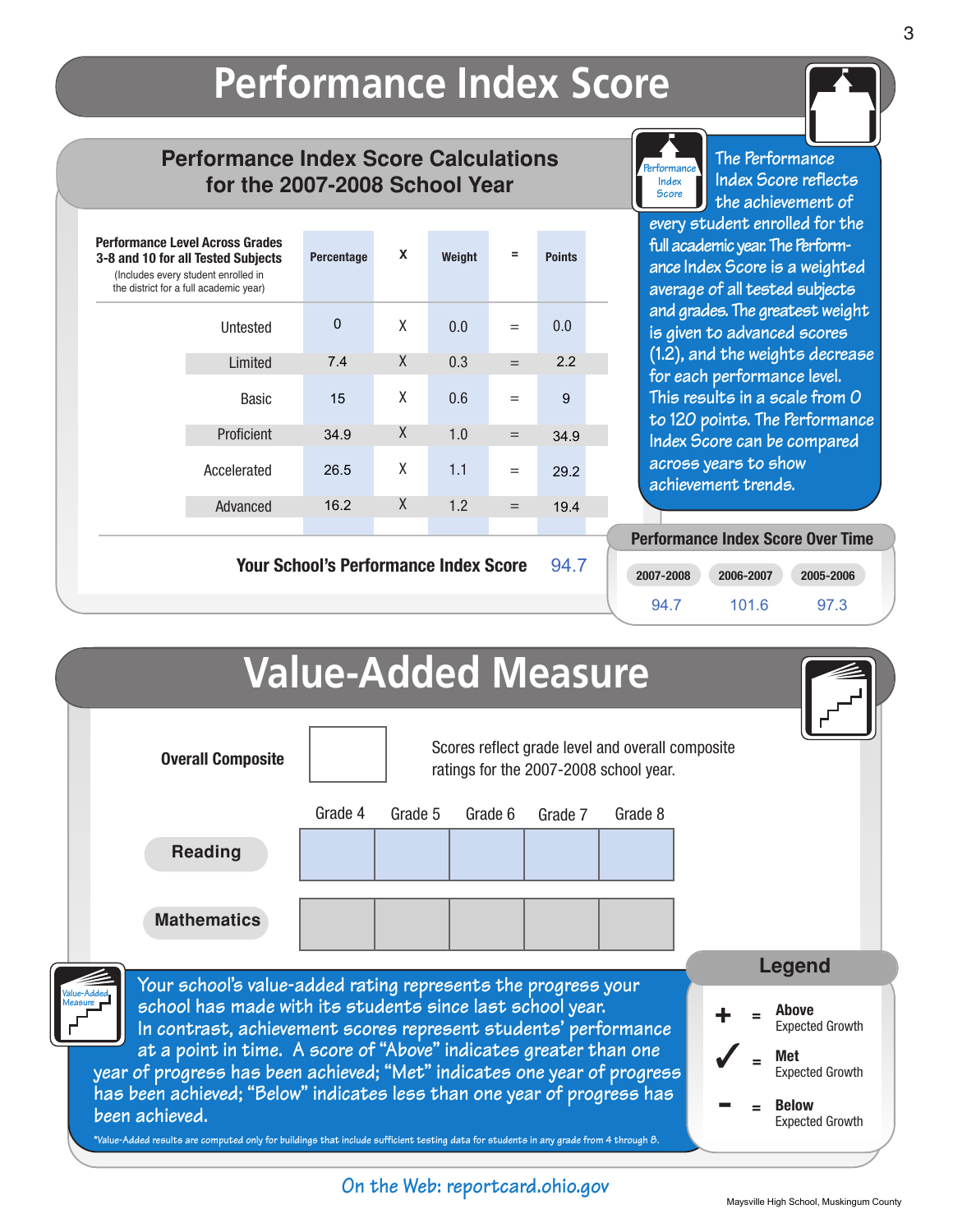

**set for Reading and Mathematics Proficiency and Participation, Attendance Rate, and Graduation Rate. These goals are applied to ten student groups: All Students; Economically Disadvantaged Students; Asian/Pacific Islander Students; Black, non-Hispanic Students; American Indian/Alaskan Native Students; Hispanic Students; Multi-Racial Students; White, non-Hispanic Students; Students with Disabilities (IEP); and Students with Limited English Proficiency (LEP). If any one of these groups does not meet AYP in Reading or Mathematics Proficiency, or in Participation, Attendance Rate, or Graduation Rate, then the school or district does not meet AYP. AYP also can affect the state designation that a school or district receives in one of two ways. Not meeting AYP for consecutive years will have both federal and state consequences. Federal consequences could include a school or district being identified for improvement. State consequences could include a reduction in AYP**

**the state's rating designation.**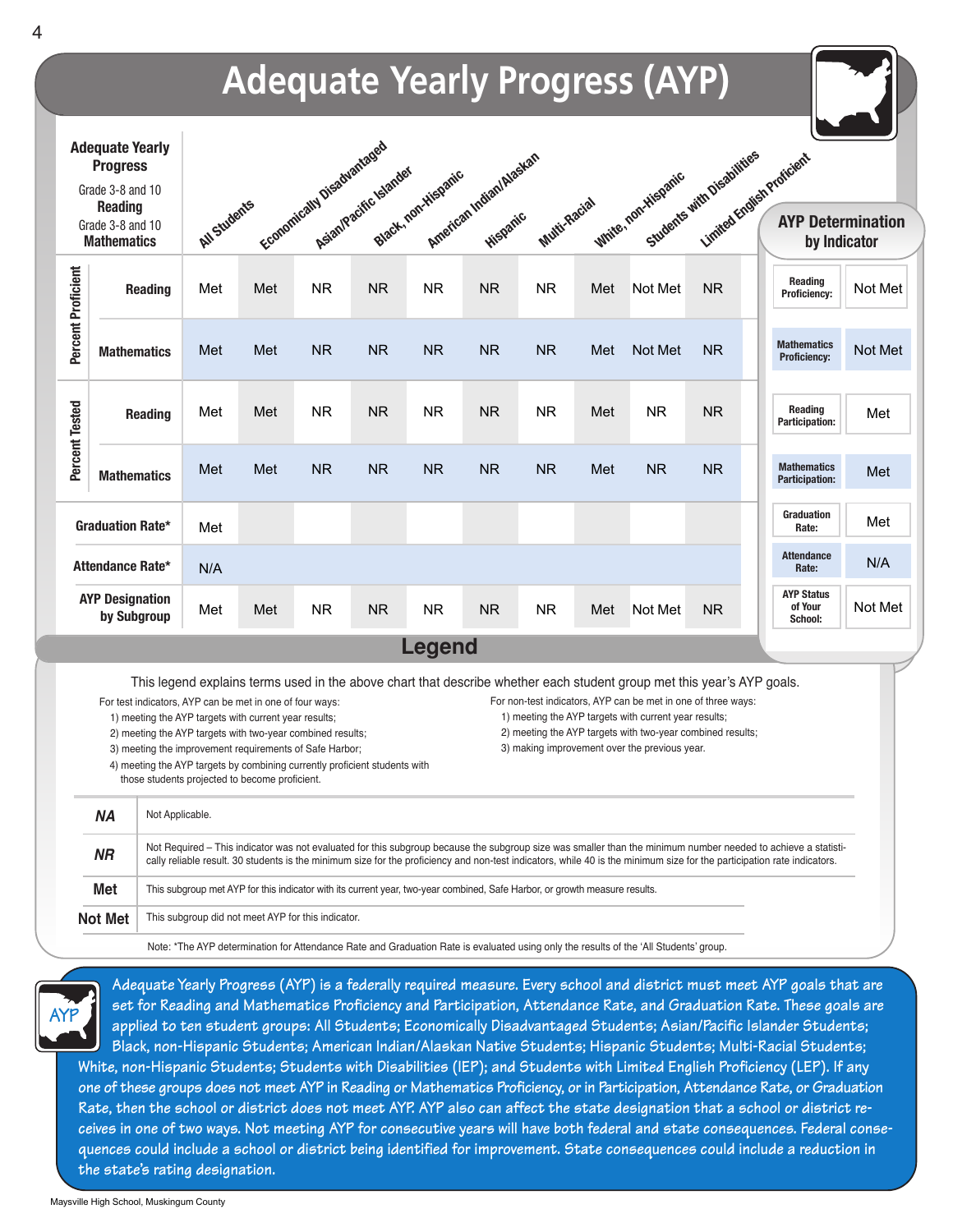## **State and Federally Required School Information**

|                                  |                                                   |                                       |                                 | oonooro roroomago        |                        |                        |                                            |                                         |                                 |                            |                    |                                     |             |             |
|----------------------------------|---------------------------------------------------|---------------------------------------|---------------------------------|--------------------------|------------------------|------------------------|--------------------------------------------|-----------------------------------------|---------------------------------|----------------------------|--------------------|-------------------------------------|-------------|-------------|
|                                  | Black.<br>non-Hispanic                            | American<br>Indian or<br>Nat. Alaskan | Asian or<br>Pacific<br>Islander | Hispanic                 | Multi-<br>Racial       | White,<br>non-Hispanic | Non-<br><b>Disabled</b><br><b>Students</b> | Students<br>with<br><b>Disabilities</b> | Migrant                         | Non-<br>Econ.<br>Disadvtgd | Econ.<br>Disadvtgd | Limited<br>English<br>Proficient    | Female      | Male        |
|                                  | <b>Percentage of Students Scoring Limited</b>     |                                       |                                 |                          |                        |                        |                                            |                                         |                                 |                            |                    |                                     |             |             |
| Reading                          | <b>NC</b>                                         |                                       |                                 |                          | <b>NC</b>              | 6.6                    | 0.0                                        | 28.9                                    | $\overline{\phantom{a}}$        | 6.4                        | 6.5                | --                                  | 5.1         | 7.5         |
| Writing                          | <b>NC</b>                                         | $-$                                   | $\overline{\phantom{a}}$        | $\overline{\phantom{a}}$ | <b>NC</b>              | 3.6                    | 0.0                                        | 15.8                                    | $-$                             | 3.6                        | 3.2                | $\overline{a}$                      | 1.3         | 5.4         |
| <b>Mathematics</b><br>Science    | <b>NC</b>                                         |                                       |                                 | $\overline{\phantom{a}}$ | <b>NC</b>              | 9.6                    | 3.7                                        | 36.8                                    | $-$                             | 10.0<br>2.7                | 12.9               | $\overline{a}$                      | 11.4        | 10.8        |
| <b>Social Studies</b>            | <b>NC</b><br><b>NC</b>                            |                                       |                                 | $\overline{\phantom{0}}$ | <b>NC</b><br><b>NC</b> | 4.8<br>10.2            | 0.7<br>3.7                                 | 21.1<br>36.8                            | $\overline{\phantom{a}}$<br>$-$ | 10.0                       | 9.7<br>12.9        | $\overline{\phantom{0}}$<br>--      | 3.8<br>10.1 | 6.5<br>11.8 |
|                                  | <b>Percentage of Students Scoring Basic</b>       |                                       |                                 |                          |                        |                        |                                            |                                         |                                 |                            |                    |                                     |             |             |
| Reading                          | <b>NC</b>                                         | $\overline{\phantom{a}}$              |                                 |                          | <b>NC</b>              | 10.2                   | 7.5                                        | 26.3                                    | --                              | 7.3                        | 19.4               | --                                  | 10.1        | 12.9        |
| Writing                          | <b>NC</b>                                         | $-$                                   |                                 | $\overline{\phantom{a}}$ | <b>NC</b>              | 12.6                   | 7.5                                        | 34.2                                    | $\overline{\phantom{a}}$        | 10.9                       | 17.7               | $\overline{a}$                      | 7.6         | 18.3        |
| <b>Mathematics</b>               | <b>NC</b>                                         |                                       |                                 | --                       | <b>NC</b>              | 13.2                   | 10.4                                       | 23.7                                    | --                              | 11.8                       | 16.1               | --                                  | 7.6         | 18.3        |
| Science                          | <b>NC</b>                                         |                                       |                                 | $\overline{\phantom{a}}$ | <b>NC</b>              | 21.6                   | 18.7                                       | 36.8                                    | --                              | 22.7                       | 22.6               | --                                  | 24.1        | 21.5        |
| <b>Social Studies</b>            | <b>NC</b>                                         |                                       |                                 |                          | <b>NC</b>              | 13.8                   | 14.2                                       | 13.2                                    | --                              | 13.6                       | 14.5               | --                                  | 13.9        | 14.0        |
|                                  | <b>Percentage of Students Scoring Proficient</b>  |                                       |                                 |                          |                        |                        |                                            |                                         |                                 |                            |                    |                                     |             |             |
| Reading                          | <b>NC</b>                                         | --                                    |                                 |                          | <b>NC</b>              | 36.5                   | 38.8                                       | 26.3                                    | --                              | 37.3                       | 33.9               | --                                  | 26.6        | 44.1        |
| Writing                          | <b>NC</b>                                         | $\overline{\phantom{a}}$              |                                 | --                       | <b>NC</b>              | 38.9                   | 40.3                                       | 34.2                                    | --                              | 35.5                       | 45.2               | --                                  | 32.9        | 44.1        |
| <b>Mathematics</b>               | <b>NC</b>                                         | $-$                                   | $-$                             | $-$                      | <b>NC</b>              | 26.3                   | 27.6                                       | 18.4                                    | --                              | 24.5                       | 27.4               | $\overline{a}$                      | 27.8        | 23.7        |
| Science                          | <b>NC</b>                                         | $-$                                   | $-$                             | $-$                      | <b>NC</b>              | 39.5                   | 43.3                                       | 21.1                                    | $-$                             | 35.5                       | 43.5               | $\overline{a}$                      | 45.6        | 32.3        |
| <b>Social Studies</b>            | <b>NC</b>                                         | $\overline{\phantom{a}}$              |                                 | $-$                      | <b>NC</b>              | 35.9                   | 37.3                                       | 28.9                                    | $\overline{\phantom{a}}$        | 31.8                       | 41.9               | --                                  | 39.2        | 32.3        |
|                                  | <b>Percentage of Students Scoring Accelerated</b> |                                       |                                 |                          |                        |                        |                                            |                                         |                                 |                            |                    |                                     |             |             |
| Reading                          | <b>NC</b>                                         |                                       |                                 |                          | <b>NC</b>              | 33.5                   | 38.8                                       | 13.2                                    | --                              | 34.5                       | 30.6               | $\hspace{0.05cm}$                   | 40.5        | 26.9        |
| Writing                          | <b>NC</b>                                         |                                       |                                 |                          | <b>NC</b>              | 41.9                   | 50.0                                       | 10.5                                    | --                              | 46.4                       | 32.3               | --                                  | 53.2        | 31.2        |
| <b>Mathematics</b>               | <b>NC</b>                                         |                                       |                                 |                          | <b>NC</b>              | 18.6                   | 20.9                                       | 79                                      | --                              | 16.4                       | 21.0               | --                                  | 20.3        | 16.1        |
| Science                          | <b>NC</b>                                         |                                       |                                 |                          | <b>NC</b>              | 19.2                   | 23.1                                       | 5.3                                     | --                              | 24.5                       | 9.7                | --                                  | 12.7        | 24.7        |
| <b>Social Studies</b>            | <b>NC</b>                                         |                                       |                                 |                          | <b>NC</b>              | 21.0                   | 26.9                                       | 0.0                                     | $-$                             | 25.5                       | 12.9               | $\overline{\phantom{0}}$            | 19.0        | 22.6        |
|                                  | <b>Percentage of Students Scoring Advanced</b>    |                                       |                                 |                          |                        |                        |                                            |                                         |                                 |                            |                    |                                     |             |             |
| Reading                          | <b>NC</b>                                         | $\overline{\phantom{a}}$              | $-$                             | $\qquad \qquad -$        | <b>NC</b>              | 13.2                   | 14.9                                       | 5.3                                     | $\overline{\phantom{a}}$        | 14.5                       | 9.7                | $\overline{\phantom{a}}$            | 17.7        | 8.6         |
| Writing                          | <b>NC</b>                                         | $-$                                   | $\overline{\phantom{a}}$        | $-$                      | <b>NC</b>              | 3.0                    | 2.2                                        | 5.3                                     | --                              | 3.6                        | 1.6                | $-$                                 | 5.1         | 1.1         |
| <b>Mathematics</b>               | <b>NC</b>                                         | $-$                                   | $\overline{\phantom{a}}$        | $\overline{\phantom{a}}$ | <b>NC</b>              | 32.3                   | 37.3                                       | 13.2                                    | --                              | 37.3                       | 22.6               | $\hspace{0.05cm}$ $\hspace{0.05cm}$ | 32.9        | 31.2        |
| Science<br><b>Social Studies</b> | <b>NC</b>                                         |                                       | $\overline{\phantom{a}}$        | $\overline{\phantom{a}}$ | <b>NC</b>              | 15.0                   | 14.2                                       | 15.8                                    | --                              | 14.5                       | 14.5               | --                                  | 13.9        | 15.1        |
|                                  | <b>NC</b>                                         | $-$                                   |                                 | $-$                      | <b>NC</b>              | 19.2                   | 17.9                                       | 21.1                                    | $-$                             | 19.1                       | 17.7               |                                     | 17.7        | 19.4        |

#### Your School's Percentage of Students at Each Performance Level

### **Your School's Students 2007-2008**

| Percentage                                                  |                                          |                                                |                                               |                 |                     |                                   |                                             |                                                |                                                |                |
|-------------------------------------------------------------|------------------------------------------|------------------------------------------------|-----------------------------------------------|-----------------|---------------------|-----------------------------------|---------------------------------------------|------------------------------------------------|------------------------------------------------|----------------|
| <b>Average Daily</b><br><b>Student</b><br><b>Enrollment</b> | <b>Black.</b><br>non-<br><b>Hispanic</b> | American<br>Indian or<br><b>Native Alaskan</b> | Asian or<br><b>Pacific</b><br><b>Islander</b> | <b>Hispanic</b> | <b>Multi-Racial</b> | White,<br>non-<br><b>Hispanic</b> | <b>Economically</b><br><b>Disadvantaged</b> | Limited<br><b>English</b><br><b>Proficient</b> | <b>Students</b><br>with<br><b>Disabilities</b> | <b>Migrant</b> |
| 650                                                         | ΝC                                       | ΝC                                             | ΝC                                            | ΝC              | 2.4%                | 96.2%                             | 33.4%                                       | ΝC                                             | 18.3%                                          | <b>NC</b>      |

NC = Not calculated; displayed when there are fewer than 10 students in student group.

**Number of Limited English Proficient Students Excluded from Accountability Calculations**

**Federally Required School Teacher Information**

|                                                                                                                                                                        | <b>Your Building</b>           | <b>Your District</b>                                                          |
|------------------------------------------------------------------------------------------------------------------------------------------------------------------------|--------------------------------|-------------------------------------------------------------------------------|
| Percentage of teachers with at least a Bachelor's Degree                                                                                                               | 100.0                          | 99.2                                                                          |
| Percentage of teachers with at least a Master's Degree                                                                                                                 | 57.6                           | 53.4                                                                          |
| Percentage of core academic subject elementary and secondary<br>classes not taught by highly qualified teachers                                                        | 1.5                            | 1.2                                                                           |
| Percentage of core academic subject elementary and secondary<br>classes taught by properly certified teachers                                                          | 95.9                           | 98.1                                                                          |
| Percentage of core academic subject elementary and secondary classes taught by<br>teachers with temporary, conditional or long-term substitute certification/licensure | Your<br><b>Building</b><br>N/A | <b>High-Poverty</b><br><b>Low-Poverty</b><br>School*<br>School*<br>NC.<br>NC. |

\*High-poverty schools are those ranked in the top quartile based on the percentage of economically disadvantaged students. Low-poverty schools are those ranked in the bottom quartile based on the percentage of economically

Your building is a high-poverty school if a percentage appears in Column 2. Your building is a low-poverty school if a percentage appears in Column 3. Your building is neither a high-poverty school nor a low-poverty school

**districts and schools.**

**Under the federal No Child Left Behind Act, states are required to report certain data about schools and teachers. Data presented here are for reporting purposes only and are not used in the computation of the state designation for** **--**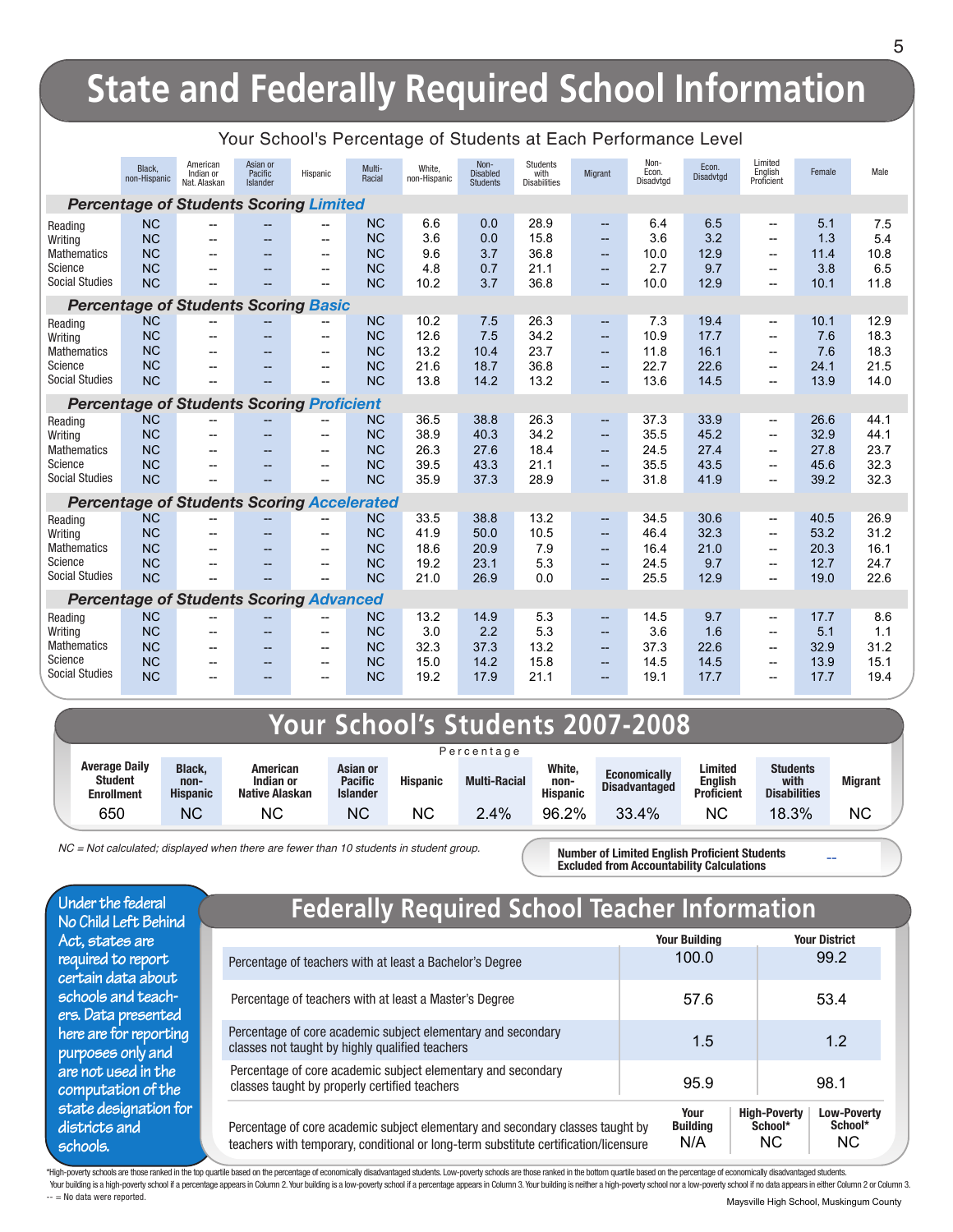### **Measures of a Rigorous Curriculum for the Class of 2007**

| <b>Measure</b>                                           | 2006-07 Graduates | <b>Data Source</b>  |
|----------------------------------------------------------|-------------------|---------------------|
| <b>Graduation Rate</b>                                   | 91.7%             | <b>EMIS</b>         |
| Mean ACT Score                                           | 20                | ACT Corp., EMIS     |
| Percent of Graduates participating in the ACT            | 47.9 %            | ACT Corp., EMIS     |
| Mean SAT Score                                           | 1088              | College Board, EMIS |
| Percent of Graduates participating in the SAT            | N <sub>C</sub>    | College Board, EMIS |
| Percent of Graduates graduating with an Honors Diploma   | 19.8 %            | <b>EMIS</b>         |
| Number of Graduates participating in an AP test          | <b>NC</b>         | College Board       |
| Percent of Graduates with an AP score of 3 or above      | 1.7%              | College Board, EMIS |
| Number of Graduates taking at least one Tech Prep Course | <b>NC</b>         | <b>EMIS</b>         |
| Number of Graduates taking at least one PSEO course      |                   | <b>EMIS</b>         |

#### **Legend**

**EMIS** - Education Management Information System of the Ohio Department of Education **ACT College Entrance Exam** - Nonprofit organization that administers the ACT College Entrance Test

**College Board (SAT)** - Nonprofit membership association that administers the SAT exam

**PSEO** - Post-Secondary Enrollment Options, a program that enables high school students, grades 9-12, to earn college and high school graduation credit

**AP** - Advanced Placement, a program offering courses/exams that provide students the opportunity to earn credit or advanced standing at colleges and universities

**Tech Prep** - A combination of college preparatory academics and advanced careertechnical education

**The Measures of a Rigorous Curriculum are intended to report on the completion of a rigorous curriculum and other indicators of student success that ensure students leave school with the knowledge and skills needed to succeed in college, careers and citizenship. These indicators pertain to schools that have any combination of grades 10, 11 and 12.**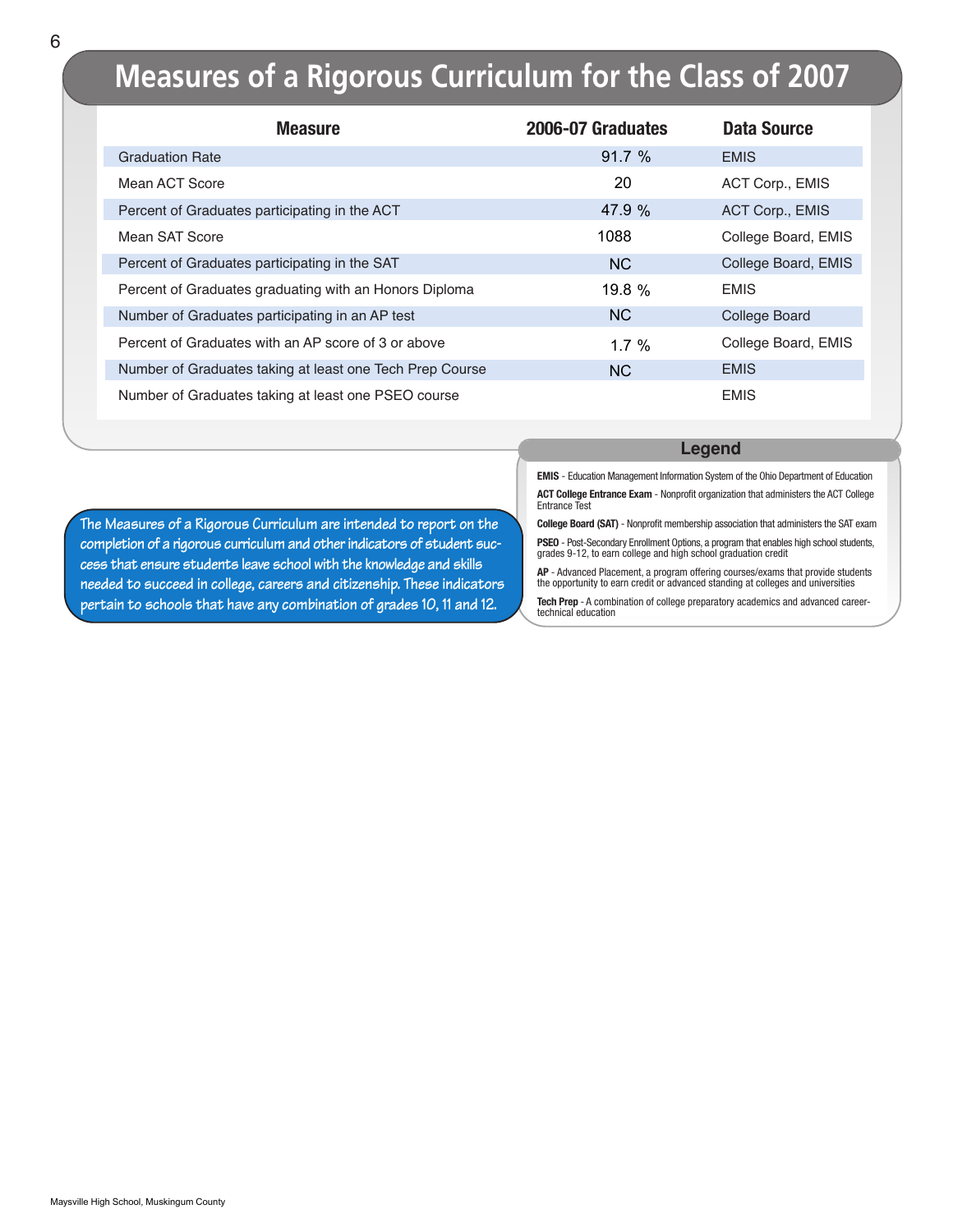# **Determining Your School's Rating**

**Determining your school's report card designation is a multi-step process. The first step is to determine a preliminary rating, which is based on the following components: 1) the percentage of indicators met, 2) the performance index score and 3) AYP status.**

| <b>Preliminary Designation</b> |     | <b>AYP Status</b> |     | <b>Performance Index Score</b> |               | <b>Indicators Met</b> |
|--------------------------------|-----|-------------------|-----|--------------------------------|---------------|-----------------------|
| <b>Excellent</b>               | $=$ | Met or Not Met    | and | 100 to 120                     | <sub>or</sub> | 94%-100%              |
| <b>Effective</b>               | $=$ | Met or Not Met    | and | 90 to 99.9                     | <sub>or</sub> | 75%-93.9%             |
| <b>Continuous</b>              | $=$ | Met               | and | 0 to 89.9                      | <sub>or</sub> | $0\% - 74.9\%$        |
| <b>Improvement</b>             | $=$ | Not Met           | and | 80 to 89.9                     | <sub>or</sub> | 50%-74.9%             |
| <b>Academic Watch</b>          | $=$ | Not Met           | and | 70 to 79.9                     | <sub>or</sub> | 31%-49.9%             |
| <b>Academic Emergency</b>      | $=$ | Not Met           | and | $0$ to 69.9                    | and           | $0\% - 30.9\%$        |

**The preliminary rating results from identifying the higher value between the percentage of indicators met by your school and your school's performance index score. AYP then is evaluated to determine its effect on the preliminary designation. There are three ways in which AYP can affect the preliminary designation.**

- **1. If a school meets AYP in the current year, it can be rated no lower than Continuous Improvement.**
- **2. If a school does not meet AYP for three consecutive years and in the current year it does not meet AYP in more than one student group, it can be rated no higher than Continuous Improvement.**
- **3. In all other cases, AYP has no effect on the preliminary designation.**

**Once the preliminary designation is determined, value-added, the fourth measure in the accountability system, is evaluated to determine the impact (if any) on the school's final designation.** 

- **1. If your school's rating is restricted to Continuous Improvement due to AYP, then value-added will have no impact on the designation and the preliminary designation becomes the final designation.**
- **2. If your school experiences above expected growth for at least two consecutive years, your school's final designation will increase by one level.**
- **3. In all other cases, value added has no effect on the rating and the preliminary designation becomes the final designation.**

| <b>Preliminary Designation</b> |     | <b>Value-Added Measure</b>                             | <b>Final Designation</b>          |
|--------------------------------|-----|--------------------------------------------------------|-----------------------------------|
|                                | and | Above expected growth for at least 2 consecutive years | <b>Excellent with Distinction</b> |
| <b>Excellent</b>               |     | Otherwise no effect on rating                          | <b>Excellent</b>                  |
|                                |     | Above expected growth for at least 2 consecutive years | <b>Excellent</b>                  |
| <b>Effective</b>               | and | Otherwise no effect on rating                          | <b>Effective</b>                  |
| <b>Continuous Improvement</b>  | and | Above expected growth for at least 2 consecutive years | <b>Effective</b>                  |
|                                |     | Otherwise no effect on rating                          | <b>Continuous Improvement</b>     |
| <b>Academic Watch</b>          | and | Above expected growth for at least 2 consecutive years | <b>Continuous Improvement</b>     |
|                                |     | Otherwise no effect on rating                          | <b>Academic Watch</b>             |
|                                | and | Above expected growth for at least 2 consecutive years | <b>Academic Watch</b>             |
| <b>Academic Emergency</b>      |     | Otherwise no effect on rating                          | <b>Academic Emergency</b>         |